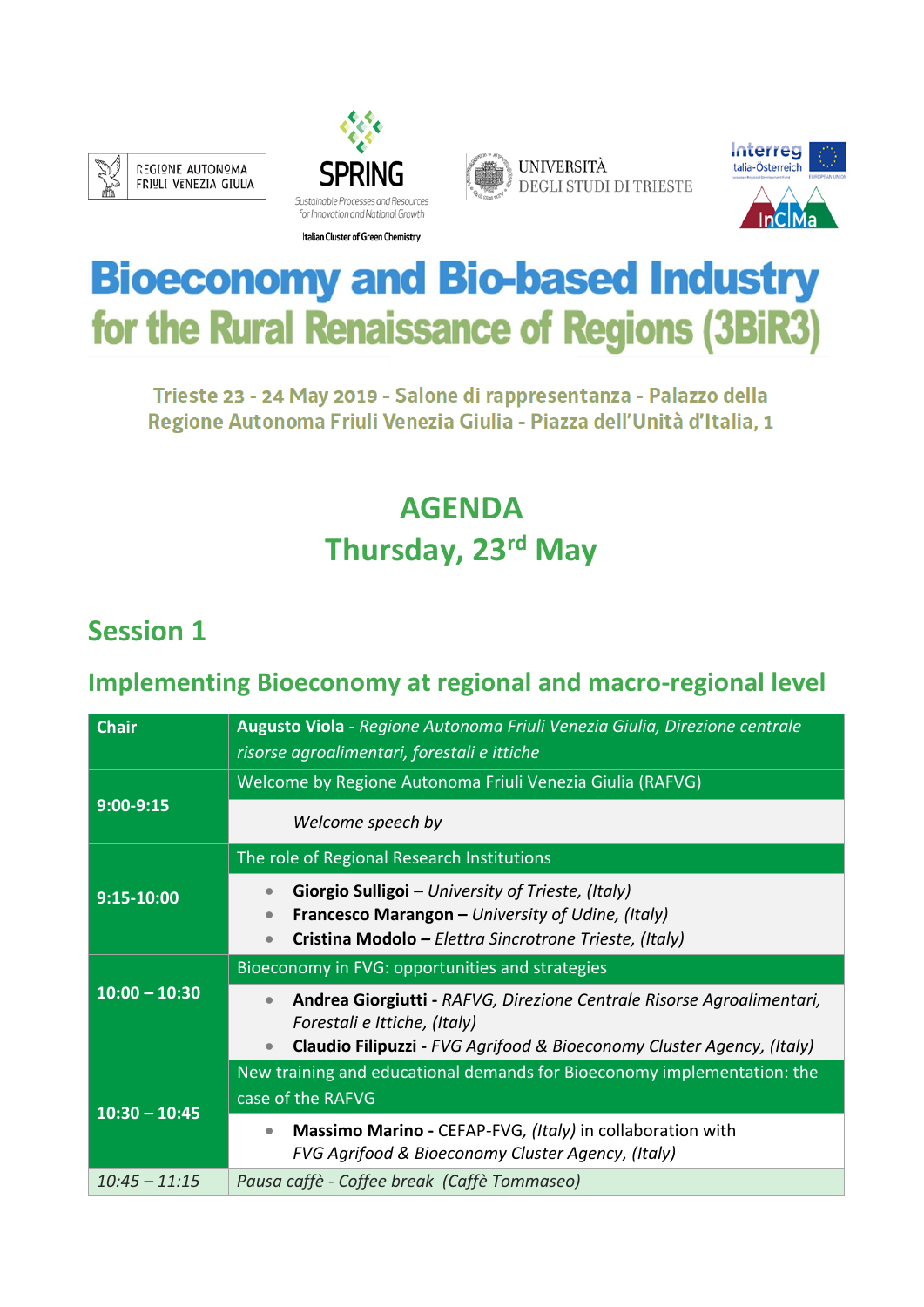| <b>Chair</b>    | Sara Cantone, Università degli Studi di Trieste, Cluster SPRING, (Italy)                                     |
|-----------------|--------------------------------------------------------------------------------------------------------------|
| 11:15-11:30     | New trans-sectoral knowledge chains for research and innovation in<br>Bioeconomy                             |
|                 | Lucia Gardossi - University of Trieste, Cluster SPRING, (Italy)                                              |
| 11:30-12:00     | Bioeconomy sector in the future regional research policies and in the S3                                     |
|                 | Ketty Segatti - RAFVG, Direzione centrale lavoro, formazione,<br>$\bullet$<br>istruzione e famiglia, (Italy) |
| 12:00-12.30     | Macro-regional policies for Bioeconomy and Central-Eastern Europe                                            |
|                 | Nicolas ROBERT- JRC Joint Research Centre, Bio-Economy Unit,<br>$\bullet$<br><b>European Commission</b>      |
| $12:30 - 13:00$ | Bioecomomy in the contest of the INTERREG V-A Italy Austria 2014 - 2020<br><b>Cooperation Programme</b>      |
|                 | Wania Moschetta - RAFVG, Servizio per la cooperazione territoriale<br>europea e aiuti di stato, (Italy)      |
| $13:00 - 14.30$ | Pranzo – Lunch (Caffè Tommaseo)                                                                              |

### **Session 2**

#### **How science drives Rural Renaissance: the Interreg Italia-Austria 2014 – 2020 project InCIMa**

| <b>Chair</b> | Fabrizio Goffredi - FVG Agrifood & Bioeconomy Cluster Agency, (Italy)                                                    |
|--------------|--------------------------------------------------------------------------------------------------------------------------|
| 14:30-14:50  | InCIMa - The project and its execution                                                                                   |
|              | Lisa Vaccari - Elettra Sincrotrone Trieste, Trieste, (Italy)<br>$\bullet$                                                |
|              | Tannin foams: Biogenic materials for insulation purposes                                                                 |
| 14:50-15:10  | <b>Thomas Sepperer - Salzburg University of Applied Sciences &amp; Center for</b><br>Smart Materials, Salzburg (Austria) |
| 15:10-15:30  | State of the art multicolor techniques for Rigid Tannin Foam characterization                                            |
|              | at Elettra                                                                                                               |
|              | Nicola Cefarin - Elettra Sincrotrone Trieste, Trieste, (Italy)<br>$\bullet$                                              |
| 15:30-15:50  | Characterization of Tannin Rigid Foams at PLUS                                                                           |
|              | Maurizio Musso - University of Salzburg (Austria)))<br>$\bullet$                                                         |
| 15:50-16:10  | From chaotic approached to highly ordered substrates for surface-enhanced                                                |
|              | Raman spectroscopy.                                                                                                      |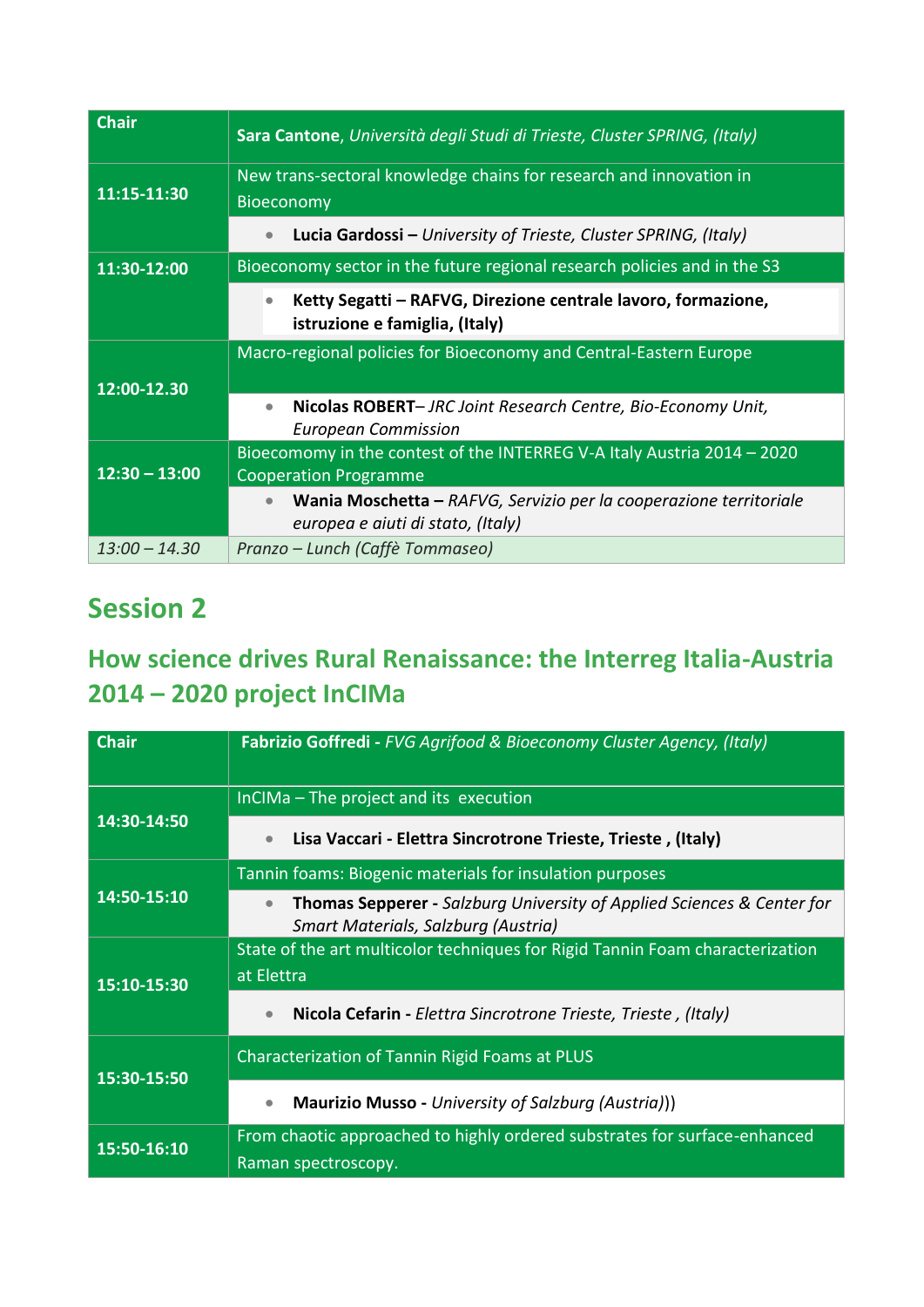|              | <b>Andreas Reyer - University of Salzburg (Austria))</b><br>$\bullet$                                                     |
|--------------|---------------------------------------------------------------------------------------------------------------------------|
| 16:10-16:40  | Pausa caffè - Coffee break (Caffè Tommaseo)                                                                               |
| <b>Chair</b> | Pierpaolo Rovere - FVG Agrifood & Bioeconomy Cluster Agency, (Italy)                                                      |
|              | Development of bio-based materials in Salzburg: University of Applied Sciences                                            |
| 16:40-17:00  | and Centre for Smart Materials                                                                                            |
|              | Gianluca Tondi - Salzburg University of Applied Sciences & Center for<br>$\bullet$<br>Smart Materials, Salzburg (Austria) |
| 17:00-17:20  | CirculAlps project                                                                                                        |
|              | <b>Andrea Atena - Salzburg University of Applied Sciences, Salzburg</b><br>(Austria)                                      |
| 17:20-17:40  | Economia circolare e bioeconomia: strategie e tecnologie                                                                  |
|              | <b>Fabio Morea - Area Science Park, Trieste, (Italy)</b><br>$\bullet$                                                     |
| 17:40-18:00  | Sustainability of InCIMa project and Conclusive Remarks                                                                   |
|              | Lisa Vaccari - Elettra Sincrotrone Trieste, Trieste (Italy)<br>$\bullet$                                                  |

# **Friday, 24th May**

# **Session 3**

# **Building new knowledge and value chains for Bioeconomy and Bio-Based industry**

| <b>Chair</b> | Lisa Vaccari - Elettra Sincrotrone, Trieste, (Italy)                                                                  |
|--------------|-----------------------------------------------------------------------------------------------------------------------|
| $9:00-9:15$  | <b>Biovoices and Biobridges Projects</b>                                                                              |
|              | Chiara Pocaterra - APRE, (Italy)<br>$\bullet$                                                                         |
| $9:15-9:30$  | Viticulture value chains in bioeconomy                                                                                |
|              | Carla Da Porto - University of Udine, (Italy)<br>$\bullet$                                                            |
| 9:30-9:45    | Nano-fertilizers from bio-waste                                                                                       |
|              | Luca Marchiol - University of Udine, (Italy)<br>$\bullet$                                                             |
| 9:45-10:00   | Invasive marine species: transforming a threat into a resource                                                        |
|              | <b>Antonio Terlizzi</b> - University of Trieste and Stazione Zoologica 'Anton<br>$\bullet$<br>Dohrn', Napoli, (Italy) |
| 10:00-10:15  | BioApp technological platform for transfer of advanced biopolymers from lab<br>to market                              |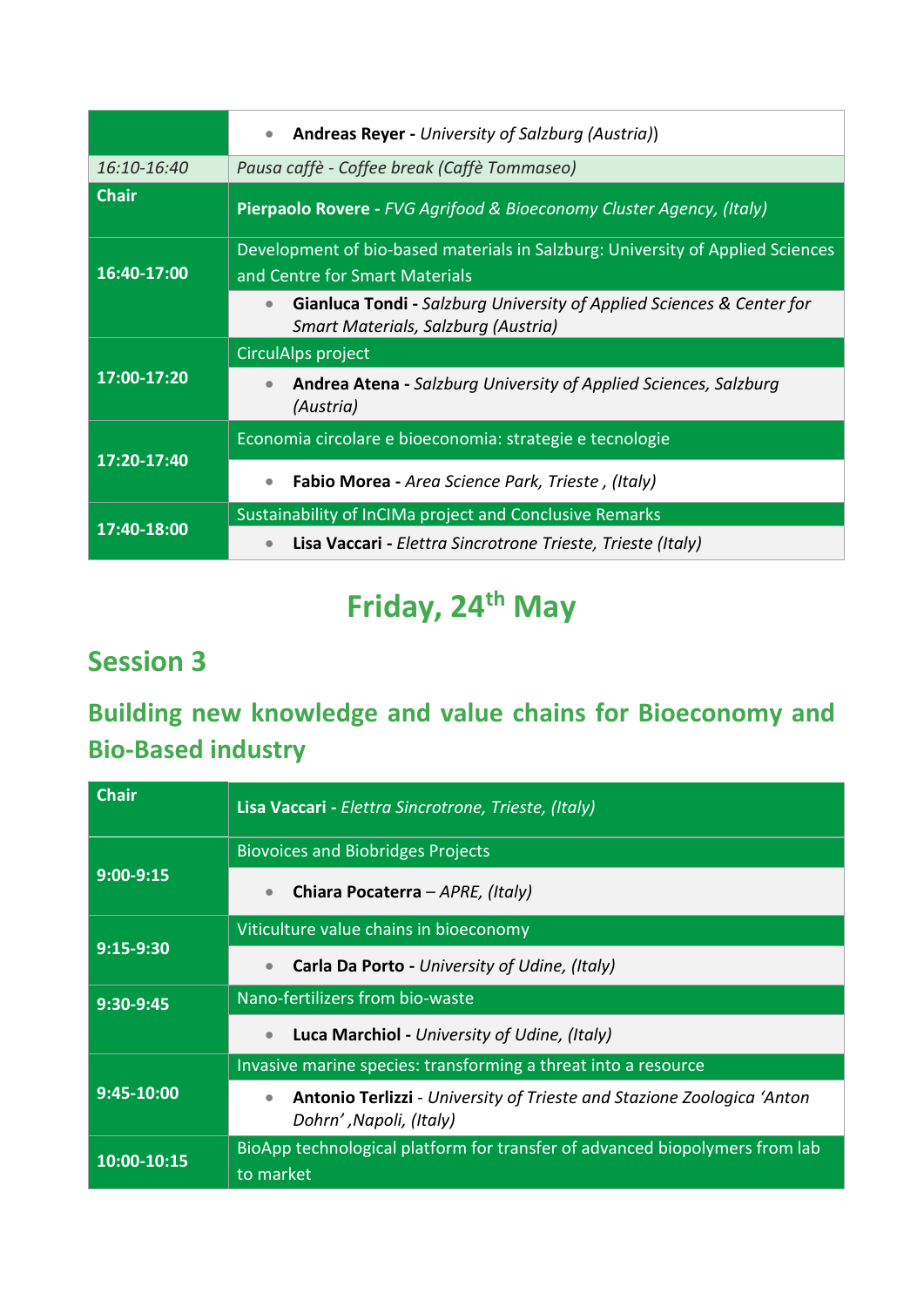|              | Uroš Novak - National Institute of Chemistry, Ljubljana (Slovenia)<br>$\bullet$                                                                                                  |
|--------------|----------------------------------------------------------------------------------------------------------------------------------------------------------------------------------|
|              | Biobased building blocks: from research to industrial applications                                                                                                               |
| 10:15-10:30  | Andrea Mingher - AEP Polymers srl, Trieste, (Italy)<br>$\bullet$                                                                                                                 |
| 10:30-10:45  | SRIP - Circular economy: establish new value chains among Slovenian<br>stakeholders                                                                                              |
|              | Dragica Marinič - SRIP - Strategic Research and Innovation Partnership<br>- Circular economy (Slovenia)                                                                          |
| 10:45-11:30  | Pausa caffè - Coffee break (Caffè Tommaseo)                                                                                                                                      |
| <b>Chair</b> | Lucia Gardossi - University of Trieste, Cluster SPRING, (Italy)                                                                                                                  |
| 11:30-11:45  | Interregional EU projects for Bioeconomy implementation: the Power4Bio<br>Project                                                                                                |
|              | Sara Cantone - Università degli Studi di Trieste, Cluster SPRING, (Italy)                                                                                                        |
| 11:45-12:00  | SPRING and Working table of Regions: supporting the regional Bioeconomy<br>development                                                                                           |
|              | Raffaele Liberali - Cluster SPRING, (Italy)- Working Table of Regions on<br>Bioeconomy                                                                                           |
| 12.00-12:15  | Creating Bioeconomy hubs in the EU-Eastern regions: Power4Bio approach                                                                                                           |
|              | Laura Garcia Laverde - DBFZ, German Biomass Research Center<br>(Germany). Power4Bio partner                                                                                      |
|              | The Andalusian Regional Bioeconomy strategy: opportunities and challenges                                                                                                        |
| 12:15-12:35  | Lourdes Moreno Miranda - Andalusian Bioeconomy Strategy - Junta de                                                                                                               |
|              | Andalusia (Spain). Power4Bio partner                                                                                                                                             |
|              | The BioBased Industry Joint Undertaking initiative (BBI-JU): the perspective of                                                                                                  |
|              | the State Representative Group                                                                                                                                                   |
| 12:35-13:00  | Fabio Fava - University of Bologna, (Italy)Chair of the State<br>$\bullet$<br>Representative Group of BBI-JU, IT Representative, Horizon2020 SC2<br><b>Programming Committee</b> |

*In partnership with* 

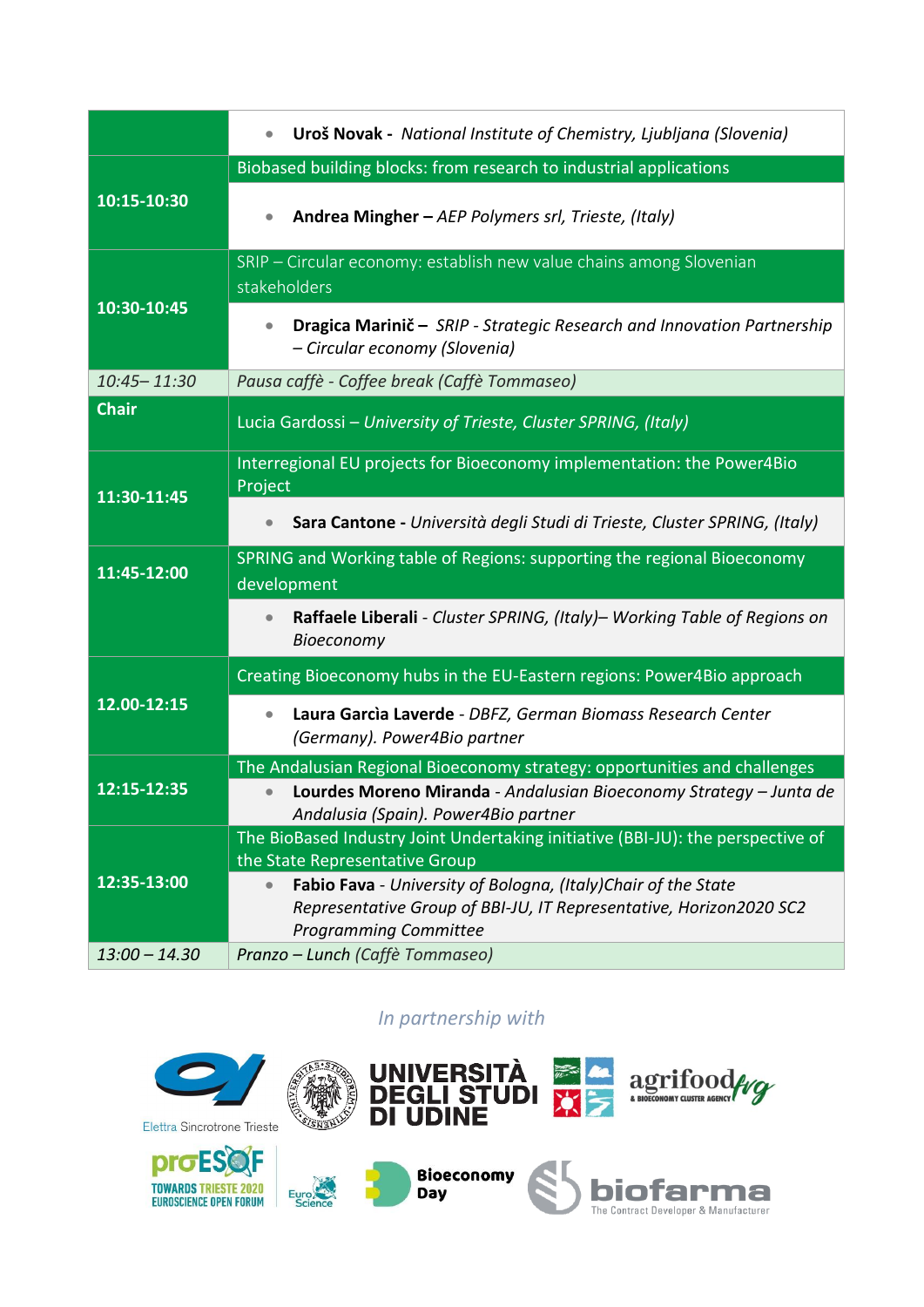

# **Session 4: workshop**

### **The alliance between primary production and bio-based industries. A macro regional approach**

|                     | Introductory presentations and objectives of the day                                   |
|---------------------|----------------------------------------------------------------------------------------|
|                     | Chiara Pocaterra - BIOVOICES project/APRE, (Italy)                                     |
|                     | Sara CANTONE - Power4Bio project / Cluster SPRING, (Italy)                             |
| $14:00 - 14:30$     | <b>Ivan MATIĆ</b> - BIOEAST Initiative; Republic of Croatia - Ministry of<br>$\bullet$ |
|                     | Agriculture                                                                            |
|                     | FIFTH REPORT ON BIOECONOMY (Focus on Wood) - Lavinia Stoppani -<br>$\bullet$           |
|                     | Intesa Sanpaolo Banking Group, Italy                                                   |
| 14:30-15:15         | The alliance between primary production and bio-based industries: a regional           |
| <b>Case studies</b> | approach                                                                               |
| and panel           | Rinaldo Comino - Forestry service RAFVG, (Italy)<br>$\bullet$                          |
| discussion          | Alberto Bezama - Centre for Environmental Research - UFZ, (Italy)<br>$\bullet$         |
|                     | Crtomir Tayzes - NSG Slovenia<br>$\bullet$                                             |
|                     | Leo Breedveld - 2B srl (SWEETWOODS)<br>$\bullet$                                       |
|                     | Sabina Licen - University of Trieste, (Italy)<br>$\bullet$                             |
|                     | Fabrizio Goffredi - Biolab (VALEST project FESR-FVG)<br>$\bullet$                      |
|                     | Loris Mestoni - Agro21 s.a. - (Future of Bioenergy in FVG), (Italy)<br>$\bullet$       |
|                     | <b>InCima project</b> $-$ Contributions by the partners<br>$\bullet$                   |
|                     | <b>Power4bio project - Contributions by the partners</b>                               |
|                     | Case studies and panel discussion from stakeholders coming from different              |
|                     | countries and providing inputs for the following interactive session                   |
| 15:15-15:45         | Pausa caffè - Coffee break (Caffè Tommaseo)                                            |